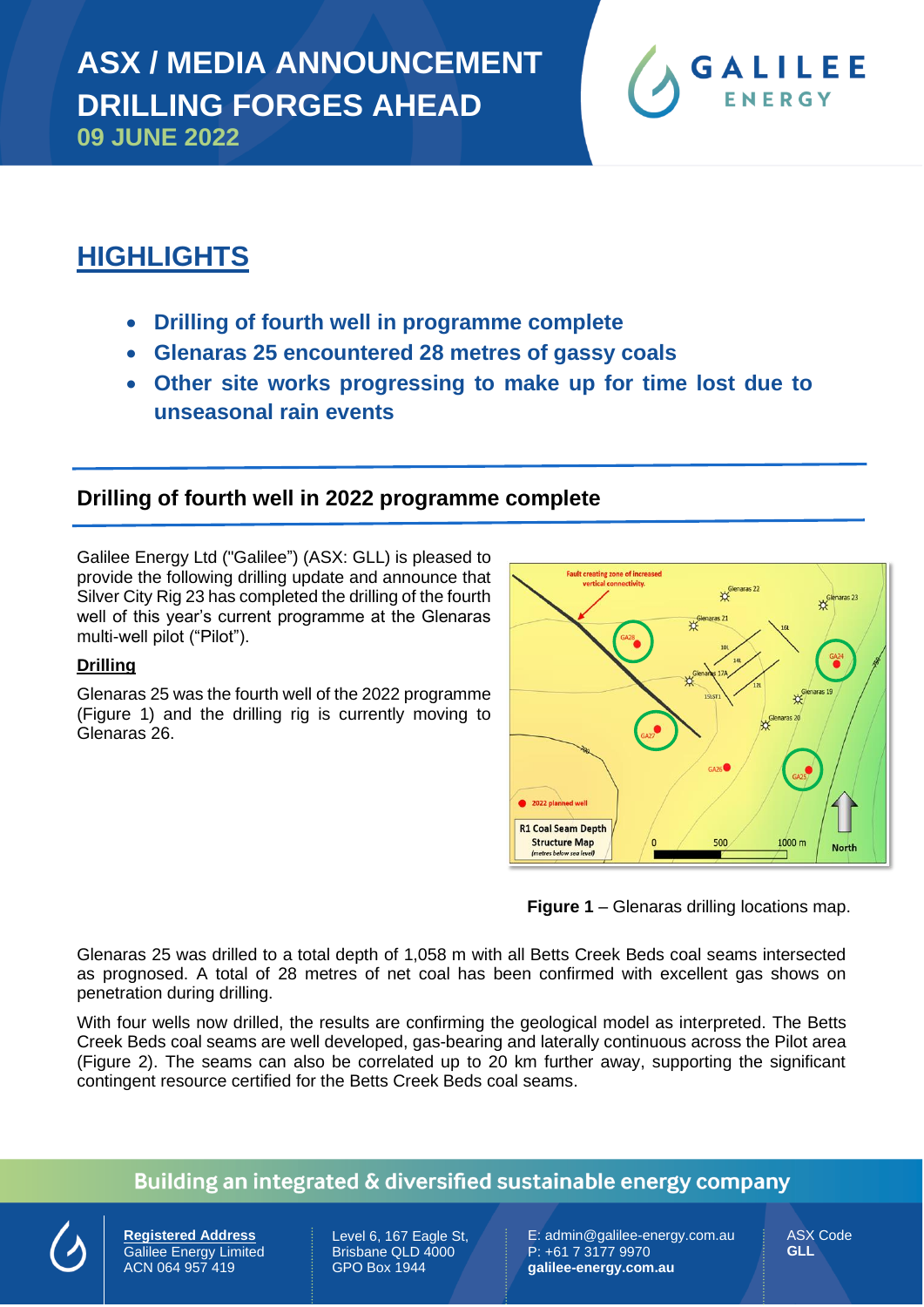

The interpretation of the fault zone at the southwestern margin of the Pilot has also been confirmed through identification of fracturing in the coal seams in both G17A and G27 (Figure 2). The presence of the fault zone is significant as it proves the presence of a zone of major vertical connectivity and water crossflow into the coals, which can now be counteracted by production from the key wells Glenaras 26, 27 and 28. These wells will form a critical water inflow shield from the fault zone into the main area of the Pilot.



**Figure 2** - Geological cross-section of Betts Creek Beds coals across the Pilot and the fault zone.